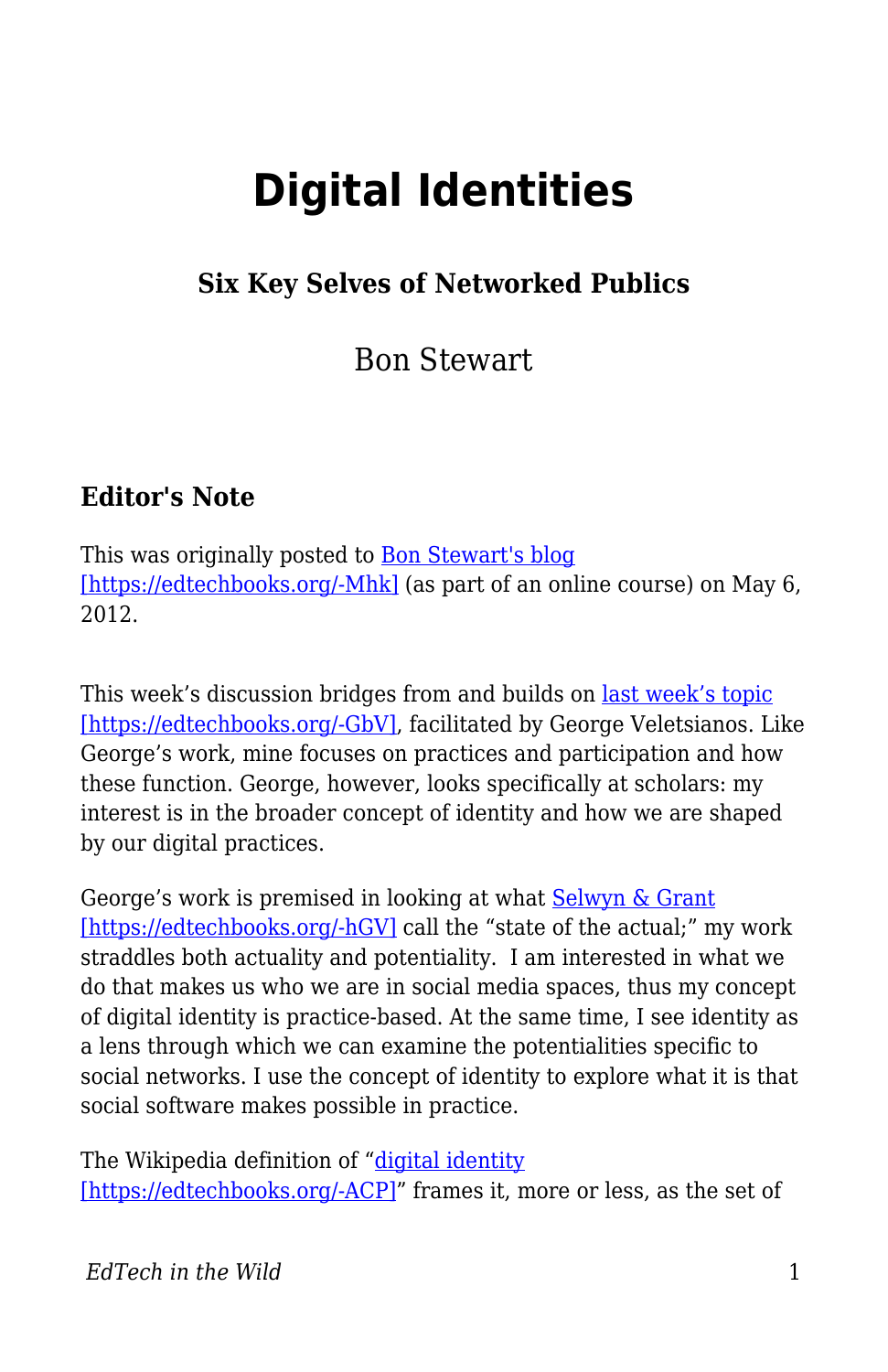data constituted by a person's interactions online, and that specific user's psychological relationship to his or her data trail.

For the purposes of our discussion this week, I'd like to expand the definition beyond the traces and trails we leave behind for Google to find, and frame digital identities as the selves brought into being by the affordances – the specific structures and norms – of social media and what danah boyd calls ["networked publics](http://www.danah.org/papers/2010/SNSasNetworkedPublics.pdf) [\[https://edtechbooks.org/-hBn\].](http://www.danah.org/papers/2010/SNSasNetworkedPublics.pdf)"

Here's a short(ish) introductory video to some of the basic premises of this week's discussion.



[Watch on YouTube https://edtechbooks.org/-XMs](https://www.youtube.com/embed/nrz8UyIHKW4?autoplay=1&rel=0&showinfo=0&modestbranding=1)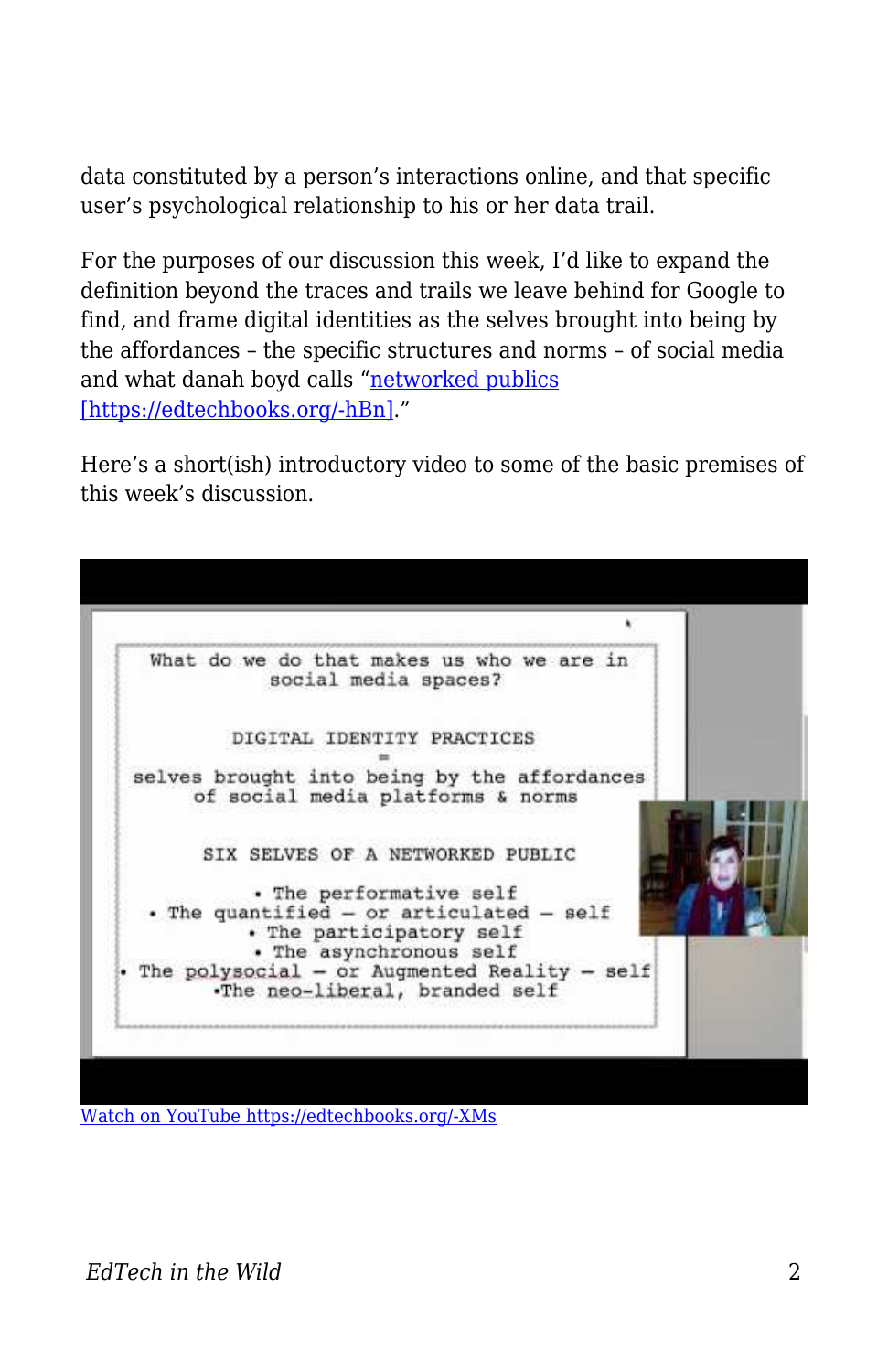## **Six Key Selves of Networked Publics**

If you'd like to delve a little deeper than just the video, below are six key digital "selves" that I'd like to discuss and explore this coming week. They're by no means an exhaustive list, so input and additions are very welcome, but they introduce some of the ways in social media norms and affordances impact identity practices. Links offer a bit of further reading – formal papers, blog posts, videos, all sorts of resources – in each of these directions. Following those trails is, of course, optional.

In the livechat on Wednesday, these six aspects of digital identity – and the implications they hold for higher education – will be the focus of our discussion.

#### **1. The Performative, Public Self**

The networked self is neither a discrete, unique snowflake that can be examined entirely unto itself, outside relationality, nor a generic group member. The networked self is linked in multiple, complex, individual node-to-node relationships with others as part of an evershifting public. It is also [performative \[https://edtechbooks.org/-Hmb\]](http://www.marathonpacks.com/2010/02/performative-part-i/), constituting itself within that public through its practices and gestures.

Within network publics the performative self experiences both the flattening of hierarchies across space and status (I talked to theorist Henry Giroux on Twitter the other day! And he followed me back! Yay! Access!) and the network theory principle that big nodes are more likely to attract attention and links (Giroux didn't actually talk back to me. Boo. Sniff. But his semi-celebrity status in the world of academia means he's always going to have a wider pool of people aware of him and clamouring for his attention).

The performative self in networked publics tends to be conscious of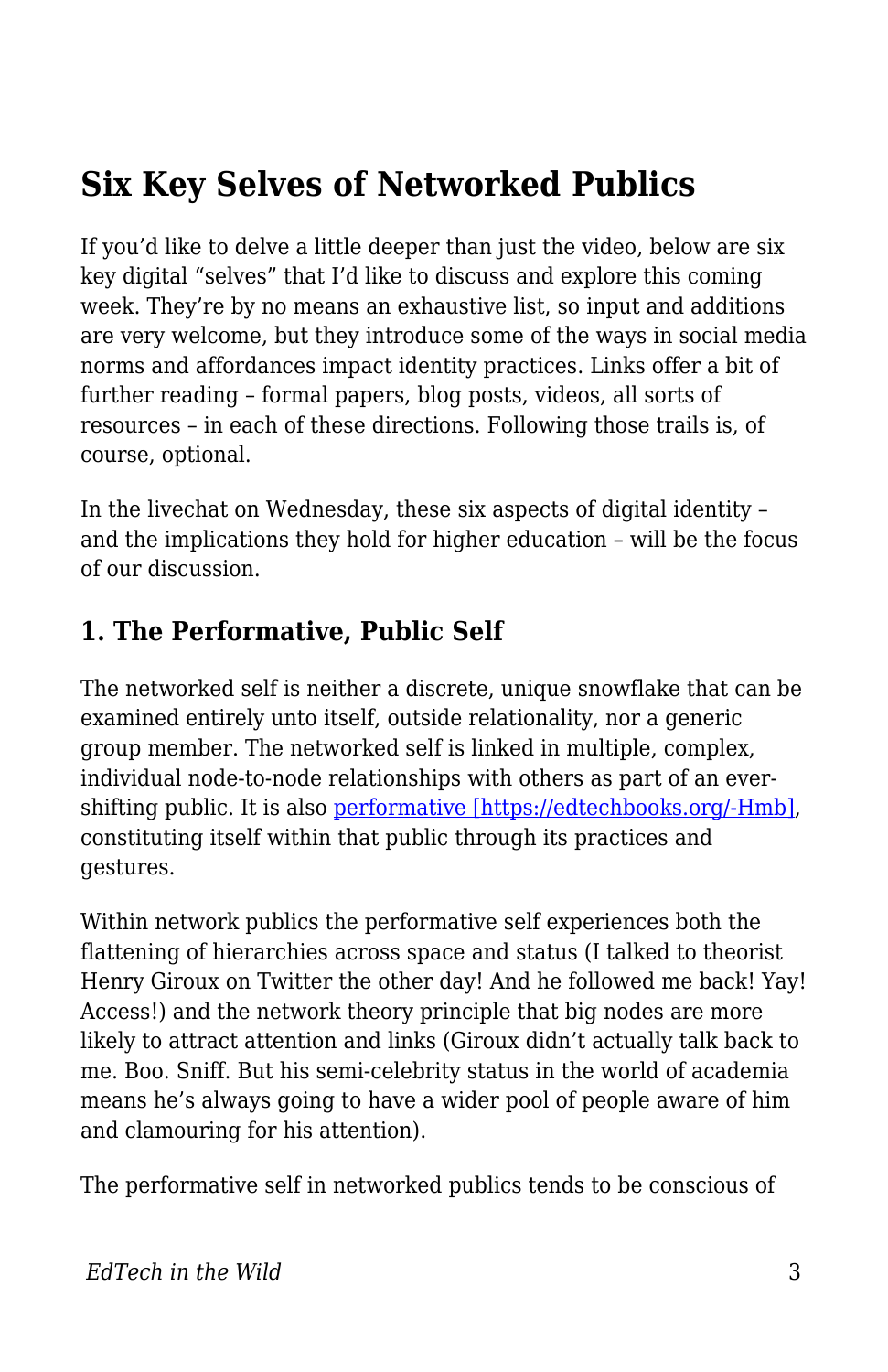his or her multiplicity and performative nature: Rob Horning's post on the [data self \[https://edtechbooks.org/-qvi\]](http://thenewinquiry.com/blogs/marginal-utility/dumb-bullshit/) does a very entertaining job of encapsulating much of how this self differs from previous cultural conceptions of identity and subjectivity.

#### **2. The Quantified – or Articulated – Self**

In social networks, our network contacts are visible and articulated, and our actions and contributions are [quantified](http://hackeducation.com/2012/04/30/the-quantified-self-and-learning-analytics/) [\[https://edtechbooks.org/-Fsh\]](http://hackeducation.com/2012/04/30/the-quantified-self-and-learning-analytics/). This makes the act of choosing to follow or "friend" another person always already a public, performative statement (see above) and likewise a notch in the belt of one's personal metrics. Status and scale in social networks are frequently treated as overtly measurable attributes, tracked in clicks and follows and @s and likes by tools like Klout: I have hesitancies about the applications and limitations of [algorithms as stand-ins for](http://www.salon.com/2011/11/13/klout_is_bad_for_your_soul/) [identity \[https://edtechbooks.org/-bIR\]](http://www.salon.com/2011/11/13/klout_is_bad_for_your_soul/), especially when we begin to think about the self in learning contexts.

### **3. The Participatory Self**

The participatory, networked self is not only mobile and connected, never fully disengaged from the communications of the network, but is able to engage and contribute at a click to the self-presentation of others. This is based in part on the **produsage** 

[\[https://edtechbooks.org/-rWT\]](http://produsage.org/files/Produsage%20(Creativity%20and%20Cognition%202007).pdf) or [prosumer](http://joc.sagepub.com/content/10/1/13.short)

[\[https://edtechbooks.org/-xSb\]](http://joc.sagepub.com/content/10/1/13.short) nature of networked publics, merging production and consumption: within my networks I am both a creator of my own content but also a consumer of that which my peers produce and share. My relationships are groomed by the constant iterative work of participation, and my comfort with working in isolation towards a final product – as was the paper model of creative work – recedes in the rear-view mirror.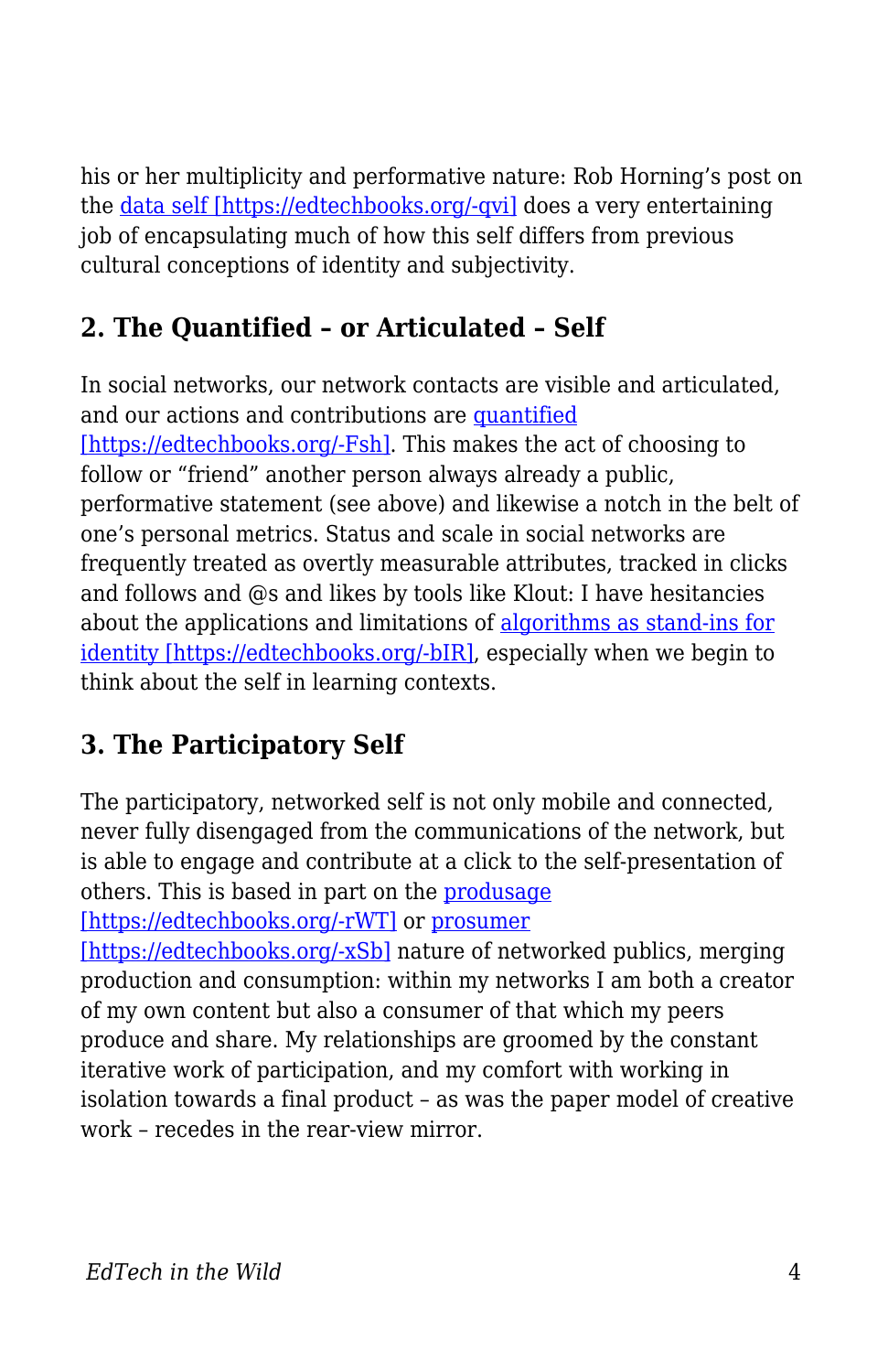#### **4. The Asynchronous Self**

Simply put: I hate when my phone rings. And [I'm not alone](http://www.dailymail.co.uk/femail/article-2103456/Call-crazy-I-HATE-phone.html) [\[https://edtechbooks.org/-ppe\]](http://www.dailymail.co.uk/femail/article-2103456/Call-crazy-I-HATE-phone.html). Digital sociality practices and networked publics moved increasingly towards asynchronous mediated communications, rather than the interruptive, immediate demands of telephones. Last night, as I tried to record the video for this post, my stepmother called. Twice. I rest my case? ;)

#### **5. The PolySocial – or Augmented Reality – Self**

Contrary to much of the digital identity scholarship of the 1990s, which tended to emphasize the fluidity of identity uncoupled from the gendered and signified body – the "on the Internet, nobody knows you're a dog" theme – the concept of networked publics has given rise to a far more enmeshed notion of reality. Drawing from this, my work frames digital identities not as virtual selves, but as particular subjects brought into being by our relational, mobile interactions in the world of bits and extending into the world of atoms. My networks and relationships – and therefore my identities – exist within the enmeshed and multi-faceted realities of contemporary human interaction.

On the [cyborgology \[https://edtechbooks.org/-CiQ\]](http://thesocietypages.org/cyborgology/) blog, Nathan Jurgenson, PJ Rey et al have done an exceptional job of examining and detailing the complexities of what they call [Augmented Reality](http://thesocietypages.org/cyborgology/2011/04/29/defending-and-clarifying-the-term-augmented-reality/) [\[https://edtechbooks.org/-cKn\],](http://thesocietypages.org/cyborgology/2011/04/29/defending-and-clarifying-the-term-augmented-reality/) or the enmeshed and mutually influential confluence of atoms and bits. Sally Applin and Michael Fischer offer the somewhat differently framed concept of [PolySocial](http://www.dfki.de/LAMDa/accepted/ACulturalPerspective.pdf) [Reality \[https://edtechbooks.org/-RbG\]](http://www.dfki.de/LAMDa/accepted/ACulturalPerspective.pdf) to explore the interoperability of contemporary contexts.

And from the perspective of someone who once pretended to be a dog, Alan Levine (@cogdog) has a great [video keynote](http://cogdog.wikispaces.com/flatclassroom2012) [\[https://edtechbooks.org/-hSp\]](http://cogdog.wikispaces.com/flatclassroom2012) narrating his experiences as a self in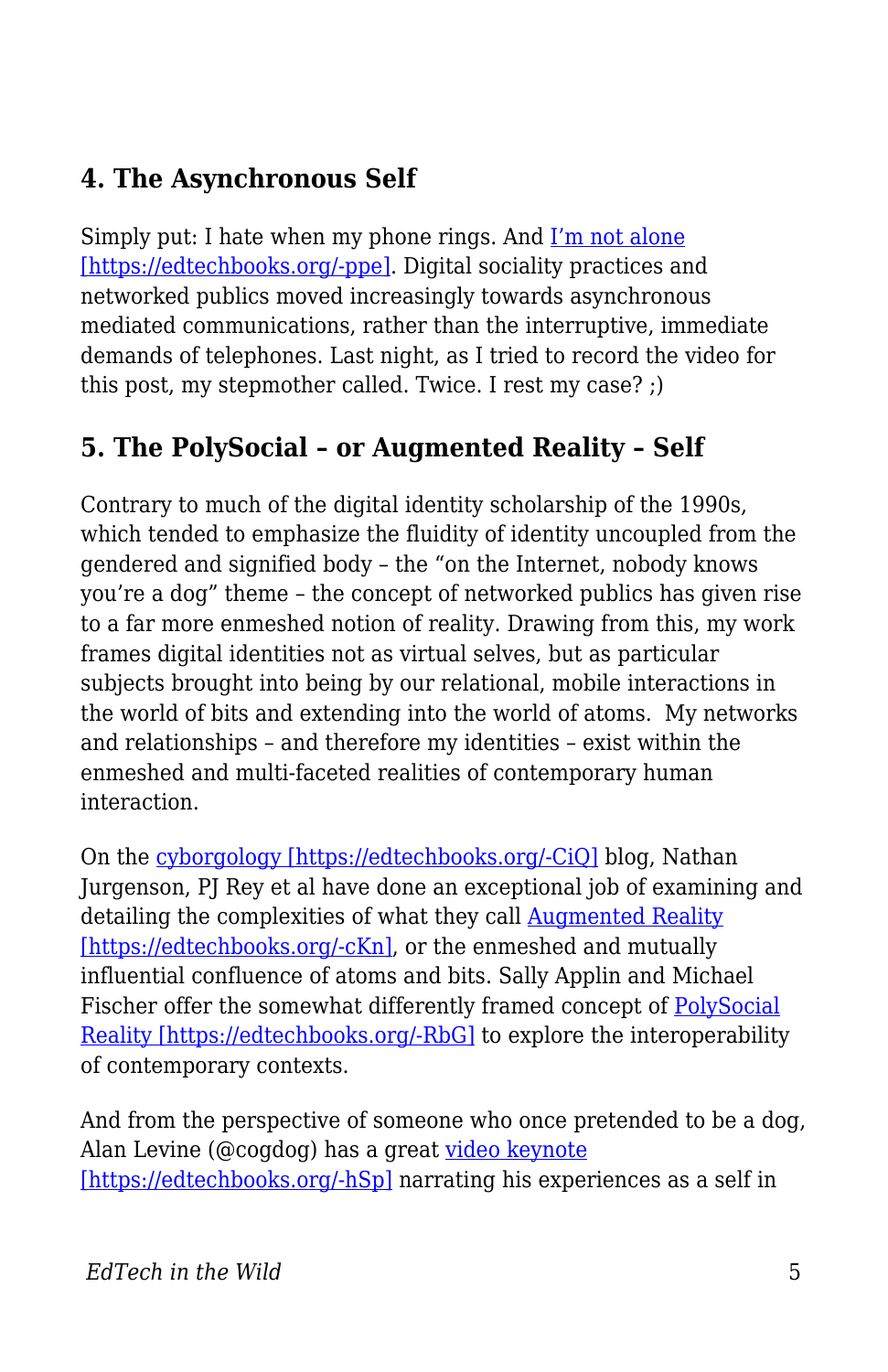the enmeshed world of atoms and bits.

#### **6. The Neo-Liberal, Branded Self**

Our social networking platforms are increasingly [neo-liberal "Me, Inc"](http://www.popmatters.com/pm/post/138394-/) [spaces \[https://edtechbooks.org/-NFs\]](http://www.popmatters.com/pm/post/138394-/) where we are exhorted to monetize and to "[find our niche \[https://edtechbooks.org/-GQI\]](http://theory.cribchronicles.com/2012/04/04/find-your-niche-can-suck-my-elephant/)." I've argued that in these spaces, no matter how we choose to perform our identity, we end up [branding ourselves \[https://edtechbooks.org/-iby\]](http://cribchronicles.com/2010/06/08/own-it/).

So. Six starting places for conversation. Recognize any of these? Do any resonate with your own practices?

And have any of them been part of your #change11 experience? I'm hoping that the discussions this week will serve as a bit of a retrospective for the course, from a polysocial identity point of view: how has participation (even peripheral participation) in a distributed, networked learning experience like this shaped your sense of self?